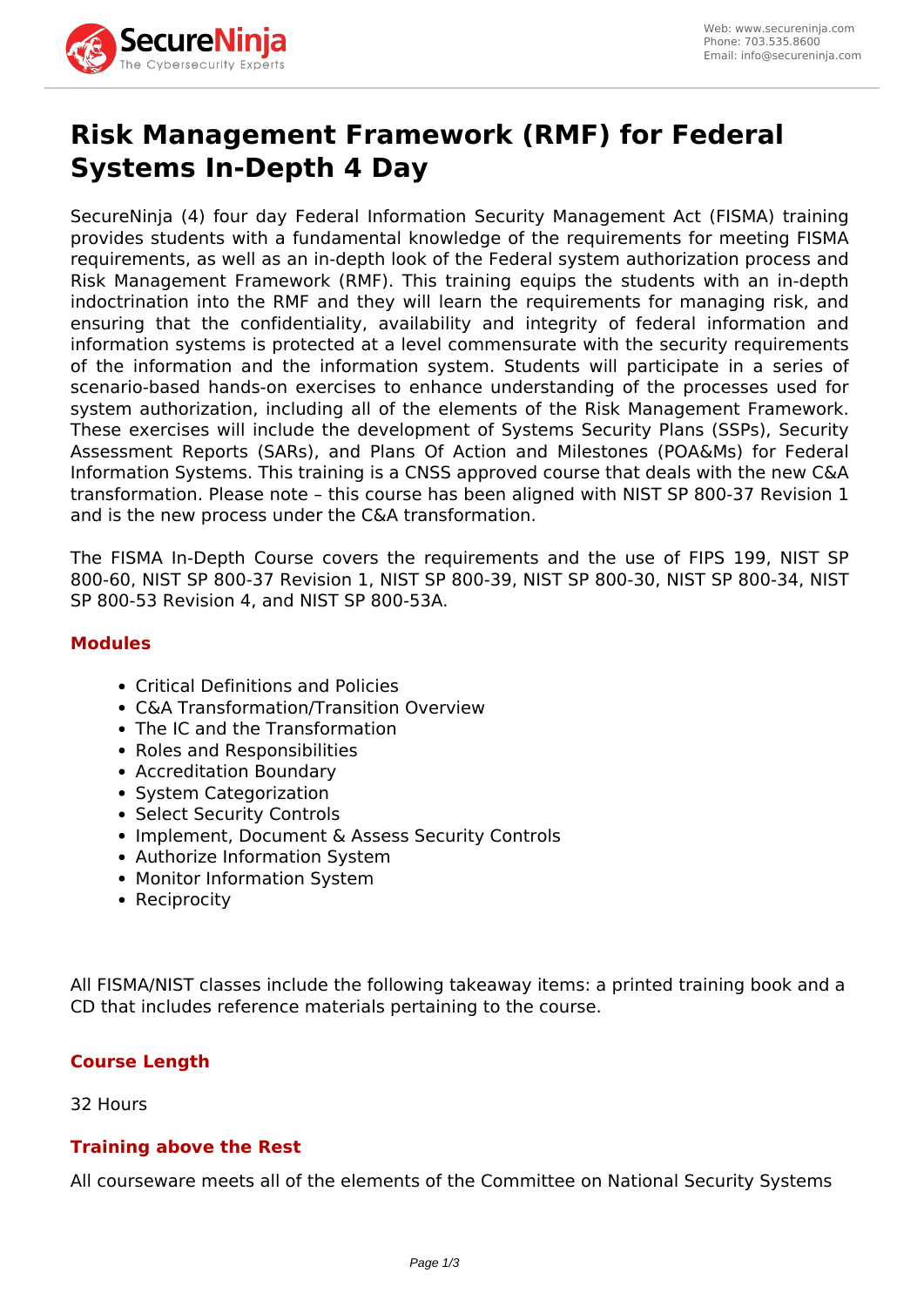

(CNSS) for Information Systems Security (INFOSEC) Professionals, NSTISSI No. 4011 National Training Standard.

Our specialized Cyber Security and Information Assurance Training rivals our competitors in several ways:

- 1. As opposed to what you find with similar training offered by many competitors, our Information Assurance Training Courseware has been evaluated and certified by the National Security Agency (NSA) and Committee on National Security Systems (CNSS). We continually update and enhance our courseware in order to stay current and as a part of our ISO 9001 process.
- 2. Our instructors are only certified to teach our courses after they have demonstrated real life experience and then after having been through the coursework themselves. We ensure you have the best possible training possible.
- 3. We have a passion for training everyone that wants to learn or needs to know Information Assurance or Cyber Security. Our customers consistently rate our courses as the best Information Assurance, C&A, Cyber Security, and Government sponsored courses they have taken. We alone cannot tackle all the cyber security issues and threats – but we can help train the US workforce to better identify, respond, mitigate, and recover from the ongoing and ever-changing attacks.
- 4. We are experts in Information Assurance and Cyber Security all of our instructors also support customers and deal with the same issues as you do in the everchanging arena of cyber security and the information security landscape. Our approach to training is not purely academic, we understand the varying degree of knowledge and experience of our students, the many faces of the threat environment, as well as the plethora of compliance issues. We tailor our courses to the audience. We not only understand "one size does not fit all," we live it. We provide lessons learned and the "how to" that comes from real hands-on practical implementation. Our coursework and class exercises prepare our students to succeed.
- 5. We are a well established, respected, and award winning Information Assurance / Cyber Security company providing training, consulting, and solutions. We have been successfully providing security program and security engineering support for some the largest and most successful Federal, DoD, IC, and Fortune 500 customers in the world.
- 6. IT and generalized training and consulting companies may be able to help train you on how to build a web server, but don't rely on them to provide in-depth training on how to secure it or ask them to provide specialized IA and cyber security training. Information Assurance and Cyber Security training is not something you can take lightly – we don't take it lightly either.
- 7. We will tailor our Information Assurance and Cyber Security Training Modules to your specific IA, Component, and Cyber Security requirements:
- U.S. Army Specific materials that include APMS, AR 25-2, AR 380-5, Army Certificate of Networthiness (CON), Army Gold Master, ACA Scoping Document, Best Business Practices, and any Army specific artifacts.
- U.S. Air Force Specific materials that include: Enterprise Information Technology Data Repository (EITDR), AFI 31-401, AFI 31-501, AFI 33-202, AFI 33-211, AFI 33-204, Air Force ATC, and Air Force specific artifacts.